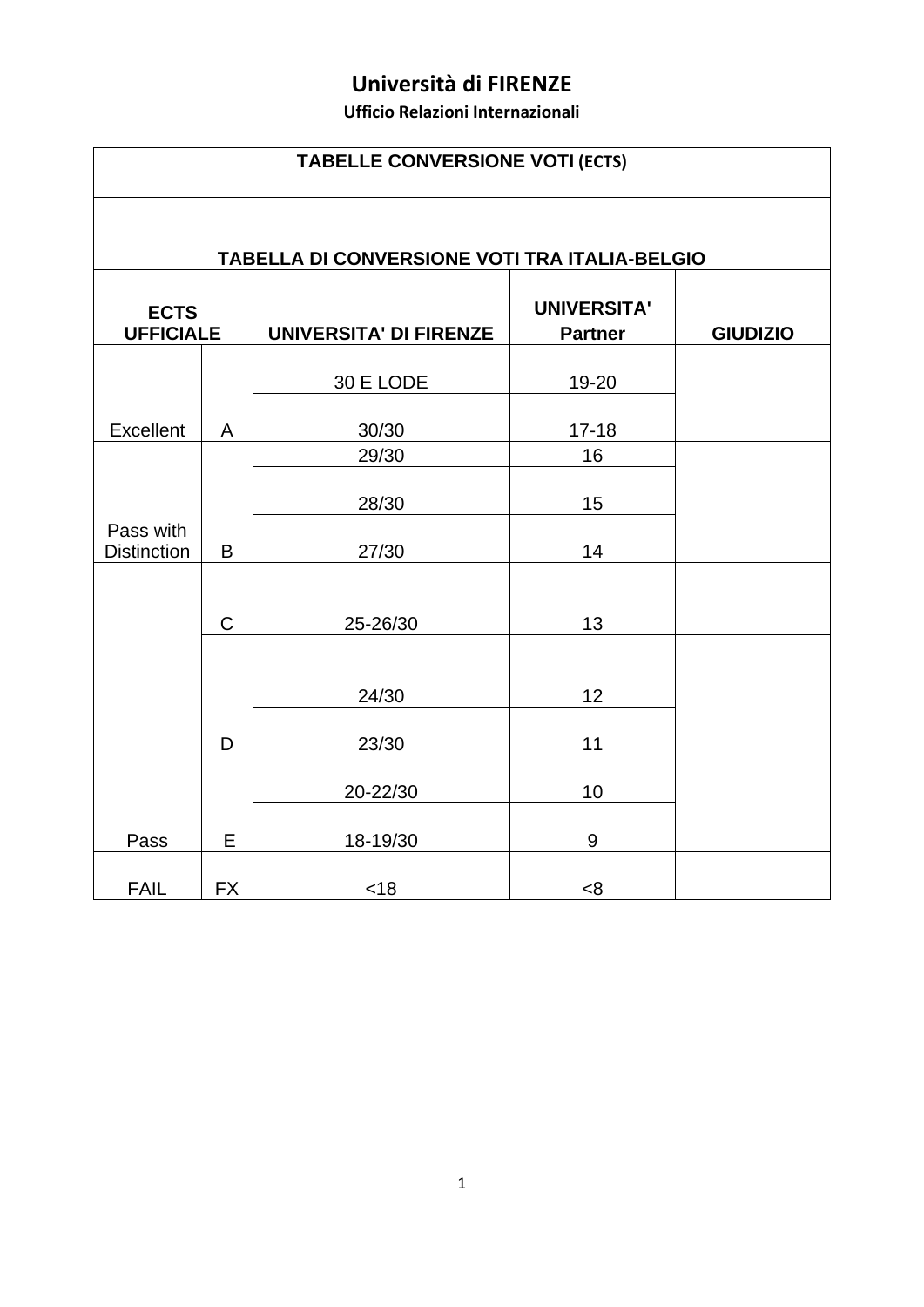|                                 |                       | <b>UNIVERSITA'</b> | <b>UNIVERSITA'</b> |                 |
|---------------------------------|-----------------------|--------------------|--------------------|-----------------|
|                                 | <b>ECTS UFFICIALE</b> | <b>DI FIRENZE</b>  | <b>Partner</b>     | <b>GIUDIZIO</b> |
| Excellent                       | $\overline{A}$        | 30 E LODE          |                    |                 |
|                                 |                       | 30/30              | 12                 |                 |
| Pass with<br><b>Distinction</b> | B                     | 29/30              | 11                 |                 |
|                                 |                       | 28/30              | 10                 |                 |
|                                 |                       | 27/30              | $\boldsymbol{9}$   |                 |
| <b>PASS</b>                     | $\mathsf{C}$          | 26/30              | 8                  |                 |
|                                 |                       | 25/30              | $\overline{7}$     |                 |
|                                 |                       | 24/30              | 6                  |                 |
|                                 | D                     | 20-23/30           | $4 - 5$            |                 |
|                                 | E                     | 18-19/30           | $2 - 3$            |                 |
| <b>FAIL</b>                     | F/FX                  | < 18               |                    |                 |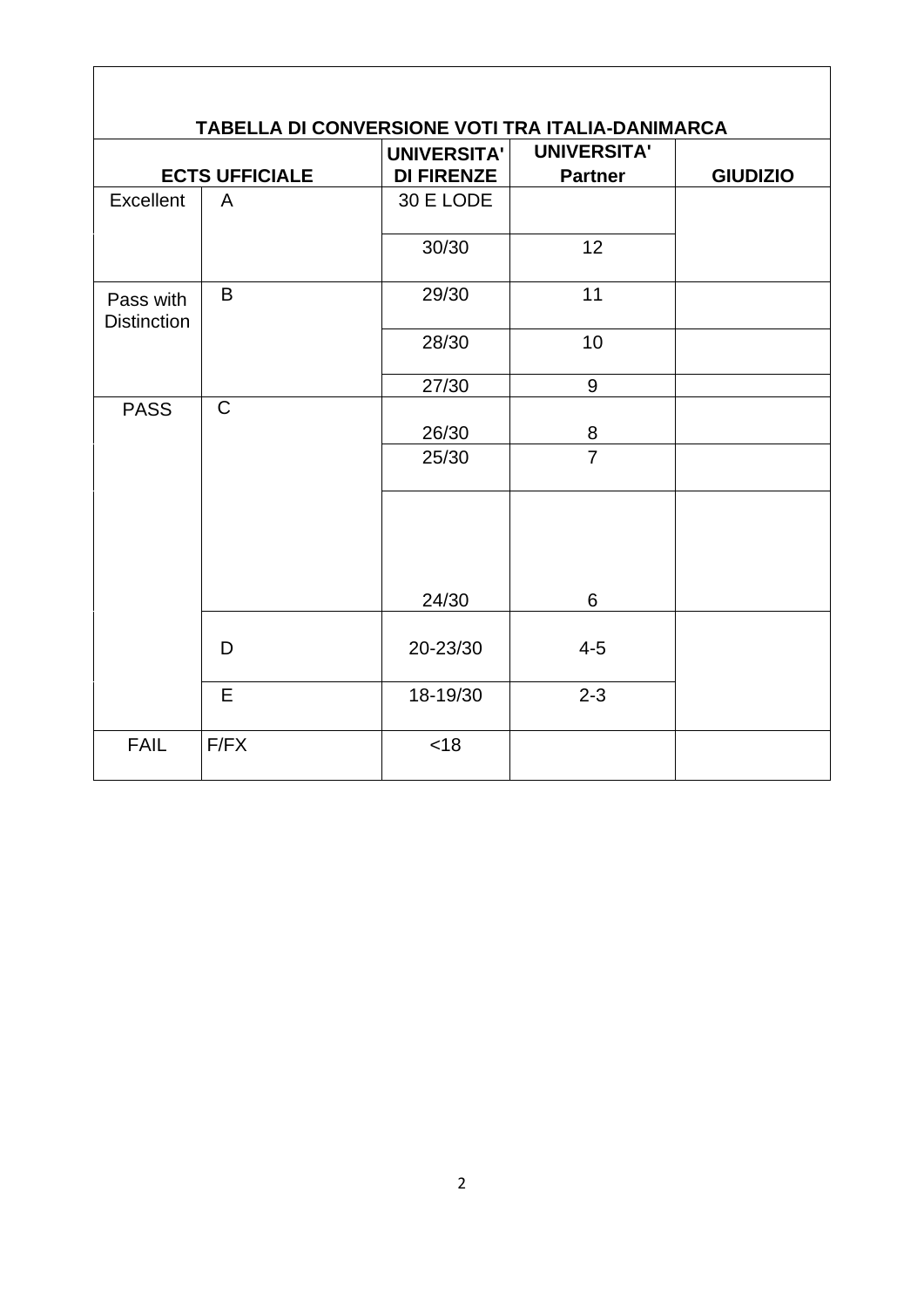| <b>ECTS</b><br><b>UFFICIALE</b> |              | <b>TABELLA DI CONVERSIONE VOTI TRA ITALIA-FRANCIA</b><br><b>UNIVERSITA'</b><br><b>DI FIRENZE</b> | <b>UNIVERSITA'</b><br><b>Partner</b> | <b>GIUDIZIO</b>     |
|---------------------------------|--------------|--------------------------------------------------------------------------------------------------|--------------------------------------|---------------------|
| Excellent                       | A            | 30 E LODE                                                                                        | 19-20                                | <b>EXCEPTIONNEL</b> |
|                                 |              | 30/30                                                                                            | $17 - 18$                            |                     |
| Pass with<br><b>Distinction</b> | B            | 29/30                                                                                            | 16                                   | <b>TRES BIEN</b>    |
|                                 |              | 28/30                                                                                            | 15                                   |                     |
|                                 |              | 27/30                                                                                            | 14                                   |                     |
|                                 | $\mathsf{C}$ | 26/30                                                                                            | 13                                   | <b>BIEN</b>         |
|                                 |              | 25/30                                                                                            | 12                                   | <b>ASSEZ BIEN</b>   |
|                                 | D            | 23-24/30                                                                                         | 11                                   | <b>PASSABLE</b>     |
|                                 | E            | 18-22/30                                                                                         | 10                                   |                     |
| <b>FAIL</b>                     | F/FX         | < 18/30                                                                                          | < 9.50                               | <b>ELIMINE</b>      |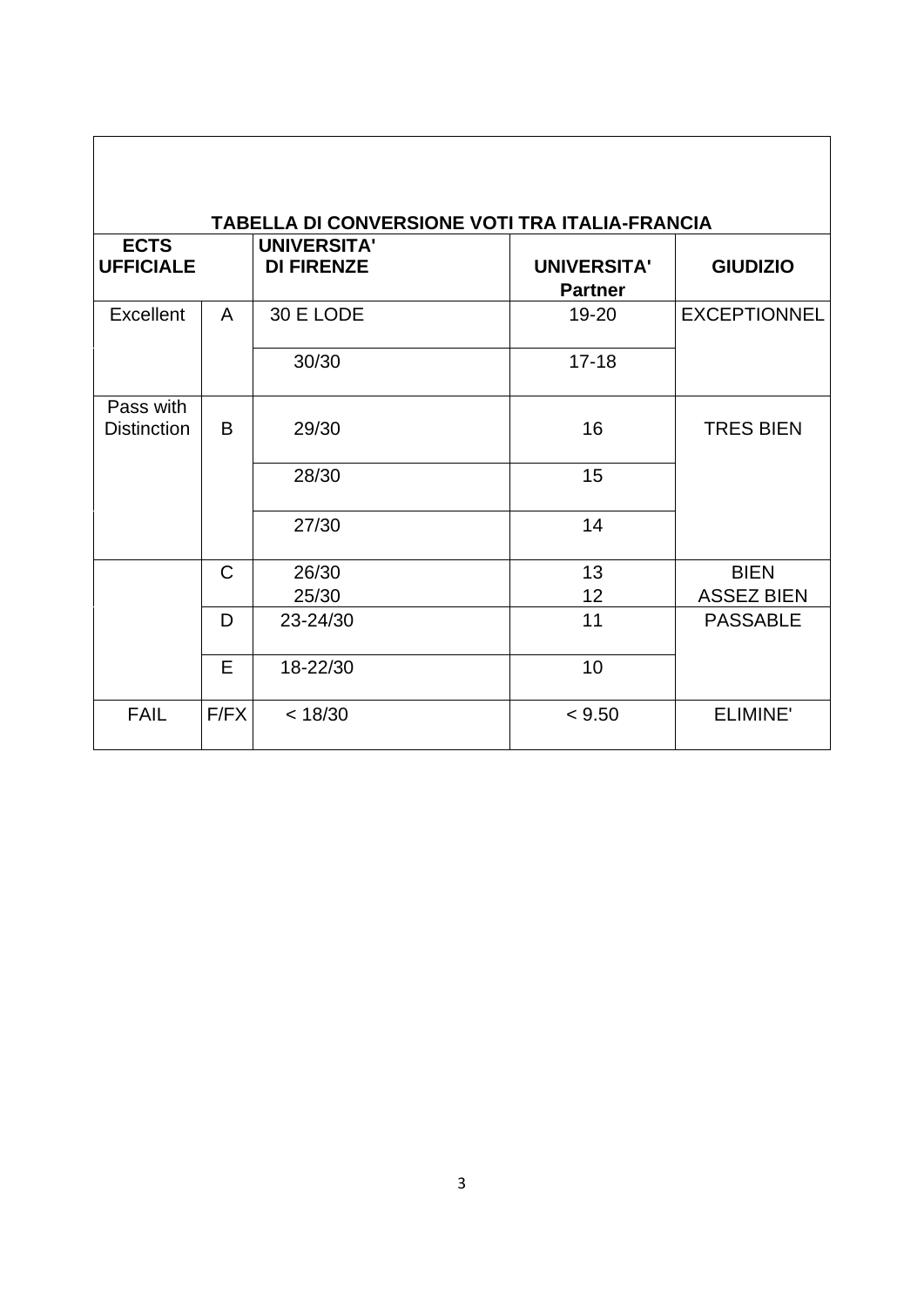|                                 | TABELLA DI CONVERSIONE VOTI TRA ITALIA-GERMANIA |                               |                    |                     |  |  |  |
|---------------------------------|-------------------------------------------------|-------------------------------|--------------------|---------------------|--|--|--|
| <b>ECTS</b>                     |                                                 |                               | <b>UNIVERSITA'</b> |                     |  |  |  |
| <b>UFFICIALE</b>                |                                                 | <b>UNIVERSITA' DI FIRENZE</b> | <b>Partner</b>     | <b>GIUDIZIO</b>     |  |  |  |
| <b>Excellent</b>                | A                                               | 30 E LODE                     | $1 - 1.6$          | <b>SEHR GUT</b>     |  |  |  |
|                                 |                                                 | 30/30                         | $1.7 - 2.1$        |                     |  |  |  |
| Pass with<br><b>Distinction</b> | B                                               | 29/30                         | $2.2 - 2.5$        | <b>GUT</b>          |  |  |  |
|                                 |                                                 | 28/30                         | $2.6 - 2.9$        |                     |  |  |  |
|                                 |                                                 | 27/30                         | $3 - 3.1$          |                     |  |  |  |
| Pass                            | $\mathsf{C}$                                    | 26/30                         | $3.2 - 3.3$        | <b>BEFRIEDIGEND</b> |  |  |  |
|                                 |                                                 | 25/30                         | $3.4 - 3.5$        |                     |  |  |  |
|                                 | D                                               | 24/30                         | $3.6 - 3.7$        |                     |  |  |  |
|                                 |                                                 | 23/30                         | 3.8                | <b>AUSREICHEND</b>  |  |  |  |
|                                 | E                                               | 22/30                         | 3.9                |                     |  |  |  |
|                                 |                                                 | 21/30                         | $\overline{4}$     |                     |  |  |  |
|                                 |                                                 | 20/30                         | 4.01               |                     |  |  |  |
|                                 |                                                 | 19/30                         | 4.02               |                     |  |  |  |
|                                 |                                                 | 18/30                         | $4.3 - 4.5$        |                     |  |  |  |
| <b>FAIL</b>                     | F/FX                                            | < 18/30                       | >4.5               | <b>NICHT BEST</b>   |  |  |  |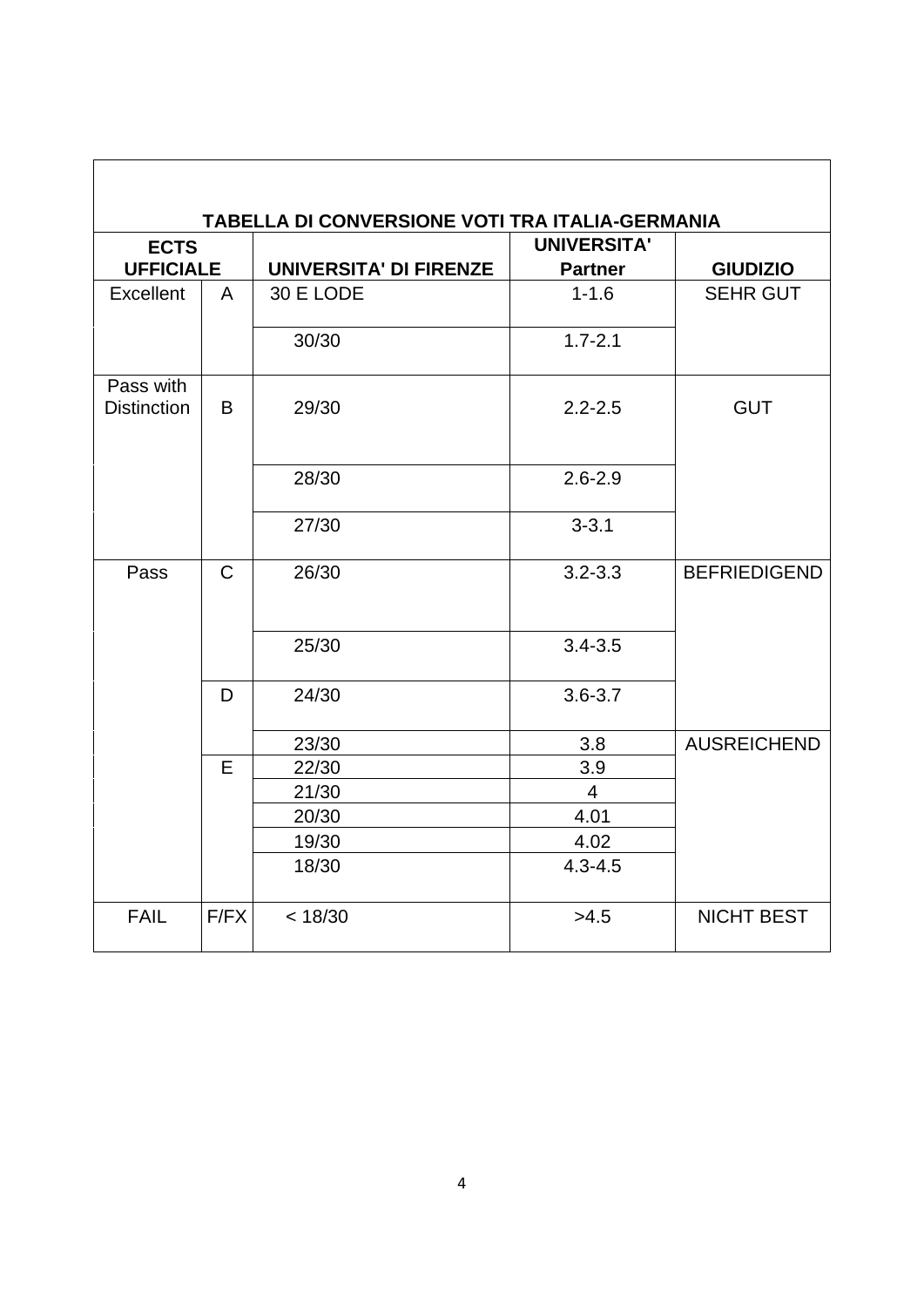| TABELLA DI CONVERSIONE VOTI TRA ITALIA-OLANDA |                |                               |                    |                 |  |
|-----------------------------------------------|----------------|-------------------------------|--------------------|-----------------|--|
|                                               |                |                               | <b>UNIVERSITA'</b> |                 |  |
| <b>ECTS UFFICIALE</b>                         |                | <b>UNIVERSITA' DI FIRENZE</b> | <b>Partner</b>     | <b>GIUDIZIO</b> |  |
| Excellent                                     | A              | 30 E LODE                     | 10.00              | outstanding     |  |
|                                               |                | 29-30/30                      | 9.00               | excellent       |  |
| Pass with<br><b>Distinction</b>               | B              | 27-28/30                      | 8.00               | Very good       |  |
| Pass                                          | C              | 24-26/30                      | 7.00               | satisfactory    |  |
|                                               | D <sub>E</sub> | 18-23/30                      | 6.00               | sufficient      |  |
| <b>FAIL</b>                                   | F/FX           | < 18/30                       | 1.00-5.00          | <b>FAIL</b>     |  |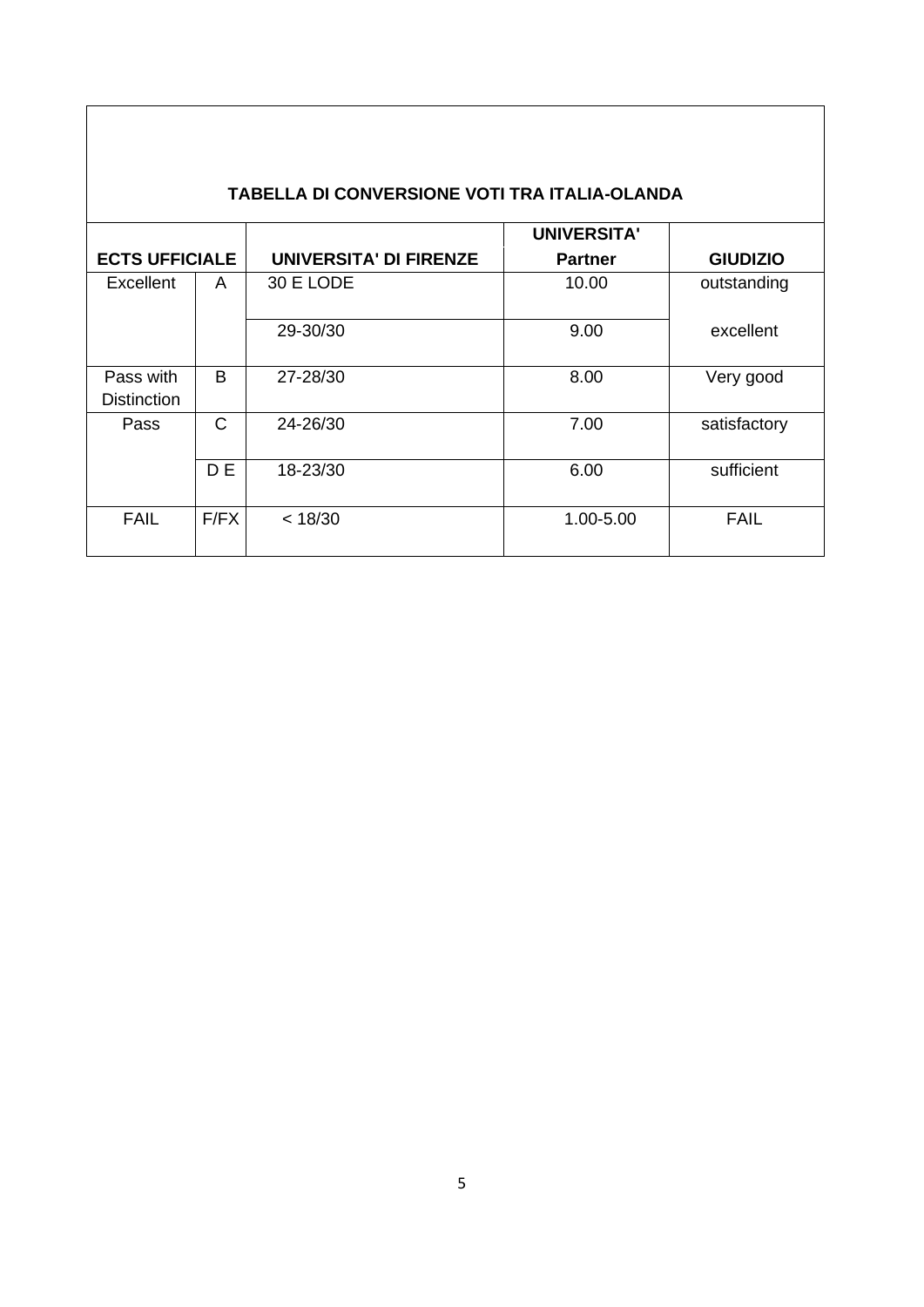| TABELLA DI CONVERSIONE VOTI TRA ITALIA-PORTOGALLO<br><b>UNIVERSITA'</b> |              |                               |                |                 |  |  |
|-------------------------------------------------------------------------|--------------|-------------------------------|----------------|-----------------|--|--|
| <b>ECTS UFFICIALE</b>                                                   |              | <b>UNIVERSITA' DI FIRENZE</b> | <b>Partner</b> | <b>GIUDIZIO</b> |  |  |
| Excellent                                                               | A            | 30 E LODE                     | 20             |                 |  |  |
|                                                                         |              | 30/30                         | 19             | excellent       |  |  |
|                                                                         |              | 29/30                         | 18             | Very good       |  |  |
| Pass with<br><b>Distinction</b>                                         | B            | 28/30                         | 17             |                 |  |  |
|                                                                         |              | 27/30                         | 16             |                 |  |  |
| Pass                                                                    | $\mathsf{C}$ | 26/30                         | 15             |                 |  |  |
|                                                                         |              | 25/30                         | 14             | satisfactory    |  |  |
|                                                                         | D            | 24/30                         | 13             |                 |  |  |
|                                                                         |              | 23/30                         | 12             |                 |  |  |
|                                                                         | E            | 22/30                         | 11             | sufficient      |  |  |
|                                                                         |              | 20-21/30                      | 10             |                 |  |  |
|                                                                         |              | 18-19/30                      | 9              |                 |  |  |
| <b>FAIL</b>                                                             | F/FX         | <18                           | < 8            |                 |  |  |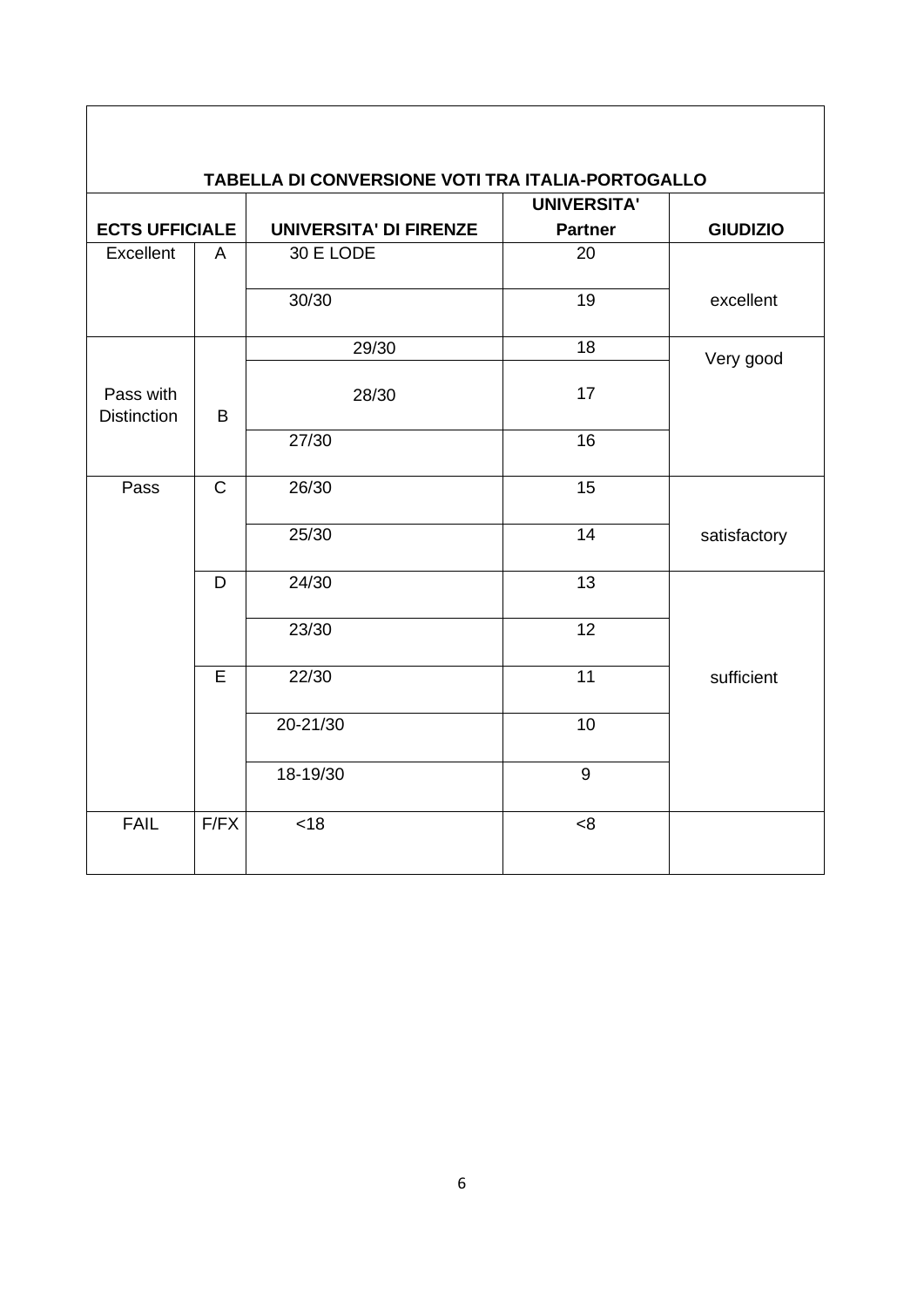| TABELLA DI CONVERSIONE VOTI TRA ITALIA-SPAGNA |                |                                         |                                      |                 |  |
|-----------------------------------------------|----------------|-----------------------------------------|--------------------------------------|-----------------|--|
| <b>ECTS UFFICIALE</b>                         |                | <b>UNIVERSITA' DI</b><br><b>FIRENZE</b> | <b>UNIVERSITA'</b><br><b>Partner</b> | <b>GIUDIZIO</b> |  |
| Excellent                                     | $\overline{A}$ | 30 E LODE                               | <b>MATRICULA DE HONOR</b><br>(10/10) |                 |  |
|                                               |                | 30/30                                   | SOBRESALIENTE (9-<br>10/10           |                 |  |
|                                               |                | 29/30                                   | <b>NOTABLE (8-9/10)</b>              |                 |  |
| Pass with<br><b>Distinction</b>               | B              | 27-28/30                                | <b>NOTABLE (7-8/10)</b>              |                 |  |
|                                               | $\mathsf C$    | 26/30                                   | APROBADO (6-7/10)                    |                 |  |
| Pass                                          |                | 25/30                                   | APROBADO (5-6/10)                    |                 |  |
|                                               | D              | 18-24/30                                | APROBADO (5/10)                      |                 |  |
|                                               | E              |                                         |                                      |                 |  |
| <b>FAIL</b>                                   | F/FX           | < 18                                    | SUSPENSO (<5)                        |                 |  |

 $\overline{\phantom{a}}$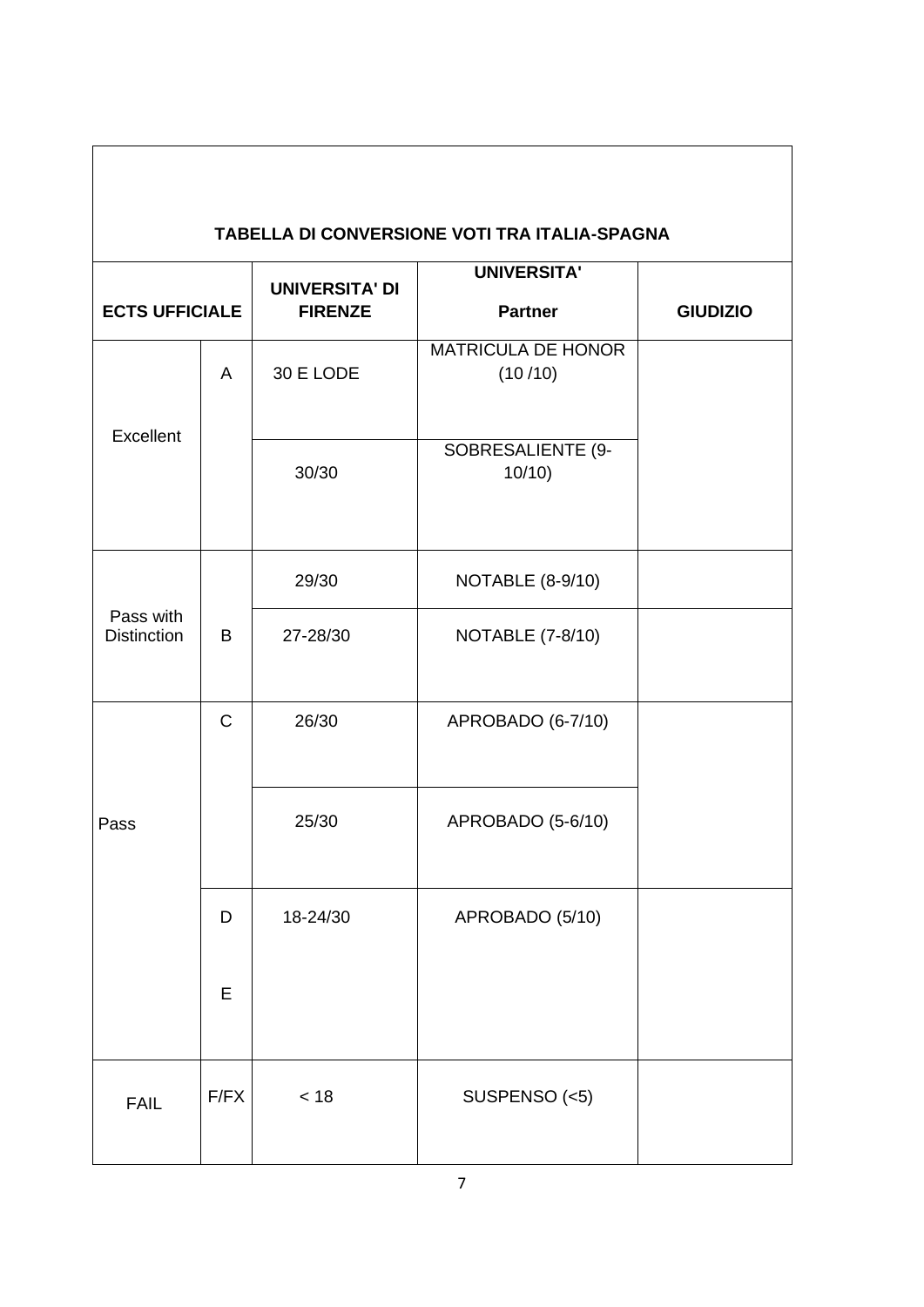| TABELLA DI CONVERSIONE VOTI TRA ITALIA-FINLANDIA |              |                               |                    |                 |  |  |
|--------------------------------------------------|--------------|-------------------------------|--------------------|-----------------|--|--|
| <b>ECTS</b>                                      |              |                               | <b>UNIVERSITA'</b> |                 |  |  |
| <b>UFFICIALE</b>                                 |              | <b>UNIVERSITA' DI FIRENZE</b> | <b>Partner</b>     | <b>GIUDIZIO</b> |  |  |
| <b>Excellent</b>                                 | A            | 30 E LODE                     | 5                  |                 |  |  |
|                                                  |              | 30/30                         | 5                  |                 |  |  |
| Pass with                                        |              |                               |                    |                 |  |  |
| <b>Distinction</b>                               | B            | 29/30                         | 4                  |                 |  |  |
|                                                  |              | 28/30                         | $\overline{4}$     |                 |  |  |
|                                                  |              | 27/30                         | $\overline{4}$     |                 |  |  |
| Pass                                             | $\mathsf{C}$ | 25-26/30                      | 3                  |                 |  |  |
|                                                  | D            | 23-24/30                      | $\overline{2}$     |                 |  |  |
|                                                  | E            | 18-22/30                      | 1                  |                 |  |  |
| <b>FAIL</b>                                      | F/FX         | < 18/30                       | $<$ 1              |                 |  |  |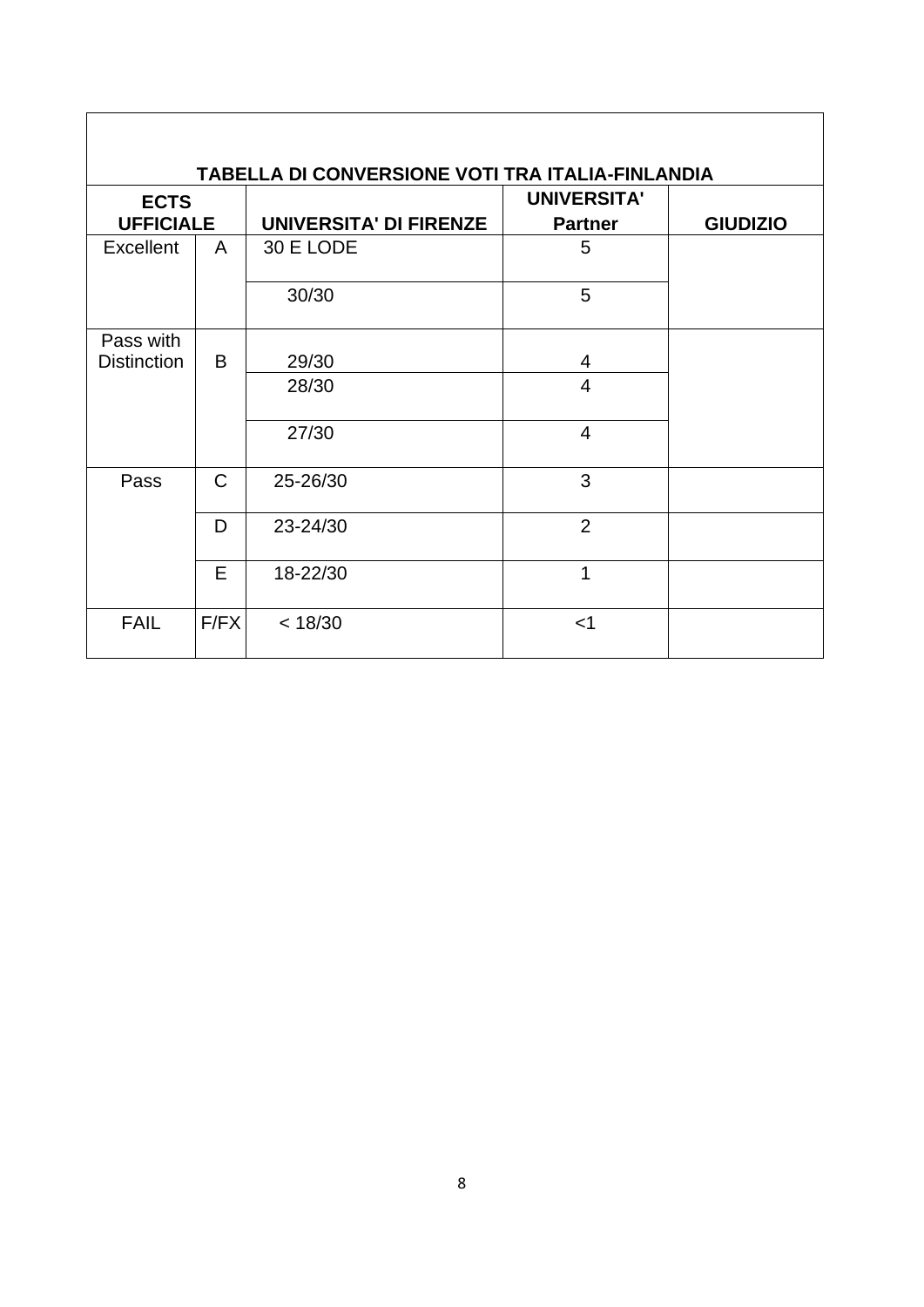| TABELLA DI CONVERSIONE VOTI TRA ITALIA-BULGARIA |              |                               |                    |                 |  |  |
|-------------------------------------------------|--------------|-------------------------------|--------------------|-----------------|--|--|
| <b>ECTS</b>                                     |              |                               | <b>UNIVERSITA'</b> |                 |  |  |
| <b>UFFICIALE</b>                                |              | <b>UNIVERSITA' DI FIRENZE</b> | <b>Partner</b>     | <b>GIUDIZIO</b> |  |  |
| <b>Excellent</b>                                | A            | 30 E LODE                     | 5                  |                 |  |  |
|                                                 |              | 30/30                         | 5                  |                 |  |  |
| Pass with                                       |              |                               |                    |                 |  |  |
| <b>Distinction</b>                              | B            | 29/30                         | 4                  |                 |  |  |
|                                                 |              | 28/30                         | $\overline{4}$     |                 |  |  |
|                                                 |              | 27/30                         | $\overline{4}$     |                 |  |  |
| Pass                                            | $\mathsf{C}$ | 26/30                         | 3                  |                 |  |  |
|                                                 | D            | 23/30                         | $\overline{2}$     |                 |  |  |
|                                                 | E            | 18-22/30                      | 1                  |                 |  |  |
| <b>FAIL</b>                                     | F/FX         | < 18/30                       | $<$ 1              |                 |  |  |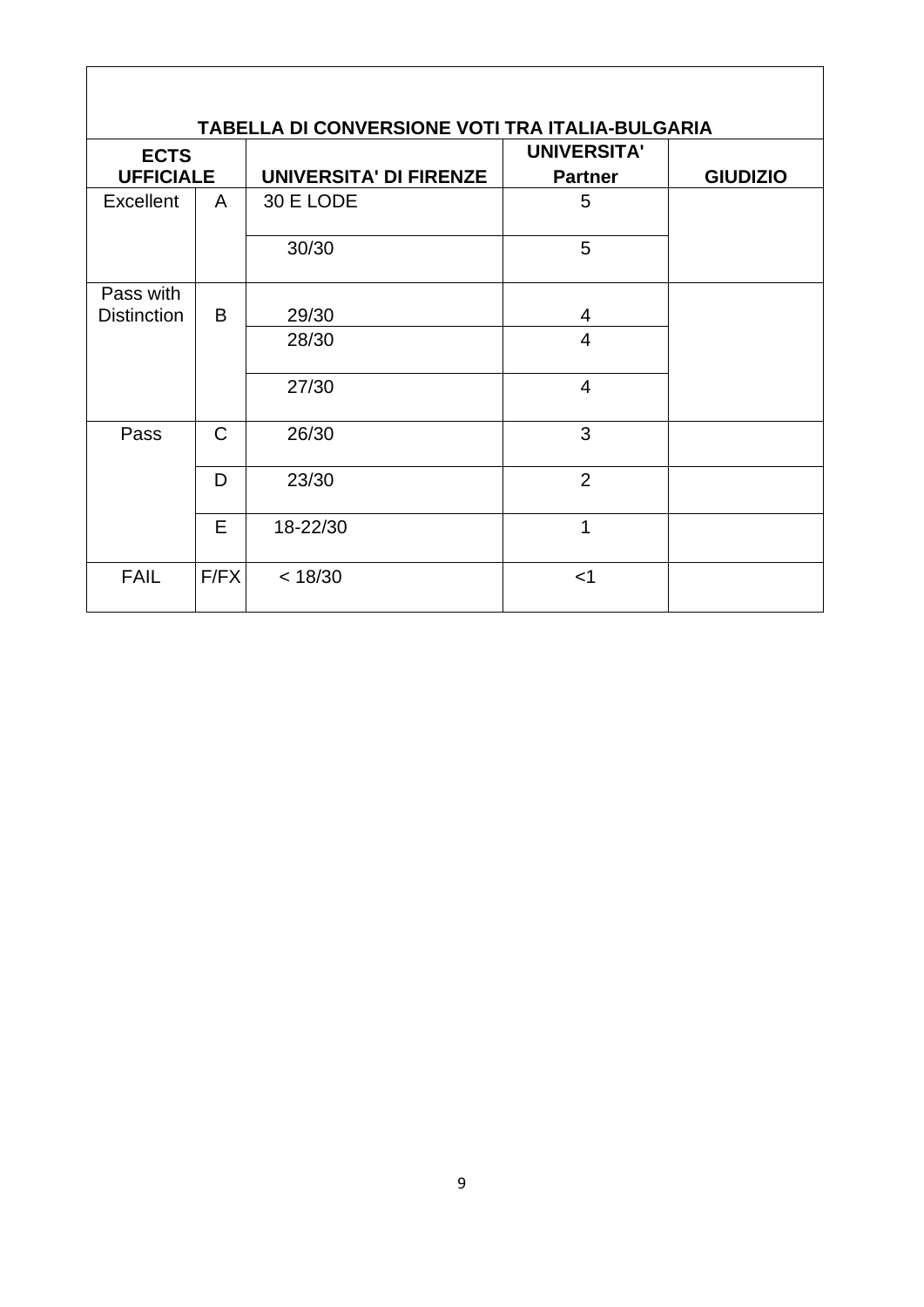| <b>TABELLA DI CONVERSIONE VOTI TRA ITALIA-UNGHERIA</b> |               |                               |                                      |                 |  |  |
|--------------------------------------------------------|---------------|-------------------------------|--------------------------------------|-----------------|--|--|
| <b>ECTS</b><br><b>UFFICIALE</b>                        |               | <b>UNIVERSITA' DI FIRENZE</b> | <b>UNIVERSITA'</b><br><b>Partner</b> | <b>GIUDIZIO</b> |  |  |
| <b>Excellent</b>                                       | A             | 30 E LODE                     | 5                                    | excellent       |  |  |
|                                                        |               | 30/30                         | 5                                    |                 |  |  |
| Pass with<br><b>Distinction</b>                        | B             | 27-29/30                      | 4                                    | good            |  |  |
| Pass                                                   | $\mathcal{C}$ | 24-26/30                      | 3                                    | Satisfactory    |  |  |
|                                                        | $D-E$         | 18-23/30                      | $\overline{2}$                       | Sufficient      |  |  |
| <b>FAIL</b>                                            | F/FX          | < 18/30                       | 1                                    |                 |  |  |